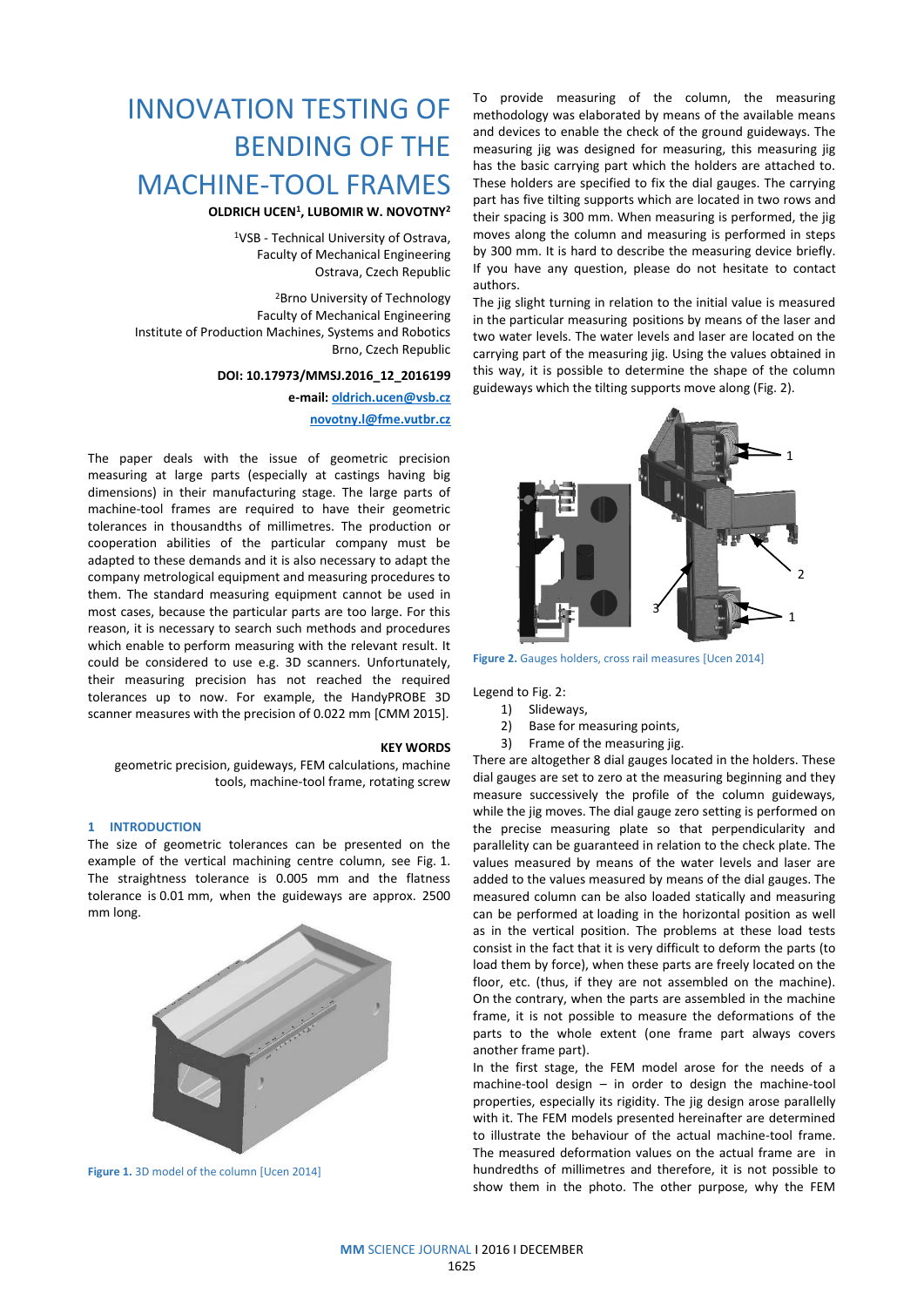models arose, is the verification of the FEM model harmonization towards the actual machine-tool frame.

## **2 GEOMETRIC PRECISION OF THE MACHINE TOOL**

Many different measurings of the machine-tool properties are performed not merely when the machine tool is built (Fig. 3 and Fig. 4). One of these measurings consists in the check of the machine-tool geometric precision. The final result depends on many phases preceding this measuring. These phases include especially the process of the machine design development, the quality of the manufacturing documentation for the particular machine parts, the manufacturing process accuracy, the precision and quality of the assembly process supported by metrological devices.

The main geometric precision tests include measuring of straightness (rectilinearity), of flatness, of parallelity (coincidence of distances and alignment) as well as measuring of perpendicularity and of rotation. The most often used appliances determined to measure these tests are the following ones: mechanical appliances (dial gauges, measuring plugs, measuring rules and angles, water levels, granite prisms, measuring jigs), optical appliances (laser interferometers) and electronic appliances (water levels).



**Figure 3.** Vertical turning machining centre [TOSHULIN 2014]





When the machine is built, the first measuring which is performed by means of the water level is the machine setting and levelling in regard to the flatness. If the machine is not set well in the horizontal direction or if the horizontality is not kept at the motions of the linear axes within the whole stroke, it is useless to continue. The machine anchorage to the concrete foundation in the production object (hall) has also a great influence on the compliance with the flatness. In some cases the customer refuses to drill holes for anchor bolts in the floor. Then, it is necessary to convince the customer based on good arguments that the machine must be anchored on the foundation by means of anchor bolts for the reasons of its geometric precision as well as for the reasons of the machine stability at dynamic behaviour.

The perpendicularity of the guideways towards the bed is then measured by means of the angle and the dial gauge. Or, the check is performed by means of the dial gauge located on the stand on the spindle, whether the guideways are perpendicular to the spindle axis. When slight rotation by one half-revolution is made, the dial gauge must show the same value.

Required geometric tolerances of the column. The size of geometric tolerances can be presented on an example of the vertical machining centre column (Fig. 5 and Fig. 6). The straightness tolerance is 0.005 mm, the flatness tolerance is 0.01 mm at the length of the guideways approx. 2000 mm. The column weight is 4350 kg. The sizes of geometric tolerances are determined in the check sheet for the corresponding column position.



**Figure 5**. Measured faces [Ucen 2014]



**Figure 6.** Examples of precision of ground faces [Ucen 2014]

#### **3 MEASURING METHODOLOGY**

The measuring methodology has been elaborated to measure the column by means of available tools and devices so that it can be possible to check the ground guideways on the column of the vertical machining centre. The measuring jig was designed for measuring. This measuring jig has the basic supporting part which is equipped with five tilting supports. The tilting supports were selected in order to copy better possible inaccuracies on the column guideways. The designed measuring jig has five supports which are able to provide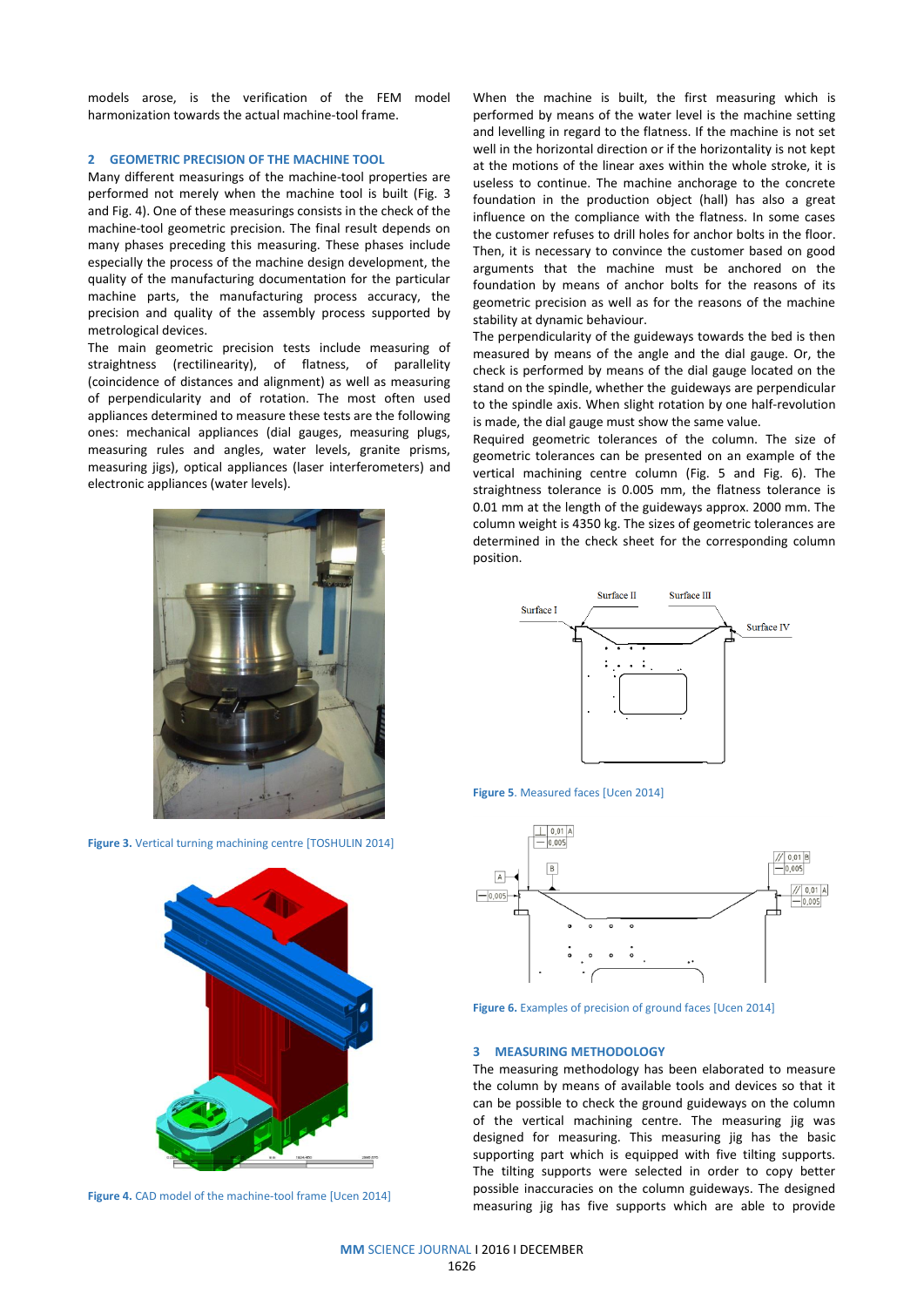setting of the measuring jig towards the column. Three tilting supports are located in one plane, two tilting supports are located in the other plane (which is perpendicular to the first one). The tilting supports are located on the measuring jig in two rows having the above-mentioned spacing (three tilting supports are in one row and two tilting supports are in the other row).

The surfaces for the attachment of the holders for dial gauges are located on the measuring jig body. The holders for dial gauges are screwed to the measuring jig and they enable the variable location of dial gauges. Ten dial gauges were selected to measure the column of the vertical machining centre. Two dial gauges were located on each guideway so that is can be possible to measure possible torsion of the measured guideway. One dial gauge was located on each hardened strip considering the hardened strip width.

After the jig with the dial gauges is installed on the measured column, the holders including the dial gauges will be screwed-off. Zero setting of the dial gauges will be performed on the precise measuring plate that the perpendicularity to the check plate and the parallelity with it can be guaranteed. Subsequently it is possible to read the deviations of the guideways from the absolute zero. The other elements which are located on the measuring jig body are two water levels and the laser measuring sensor.



**Figure 7.** Measured precision values of the guideways on the column [Ucen 2014]

Before the measuring is performed, it is necessary to install the measuring jig on the measured column. It is necessary to perform zero setting of the dial gauges on the holders on the measuring plate. Moreover, it is necessary to perform zero setting of the water levels and to install the measuring laser so that it can be able to measure along the whole length of the guideways.

While the measuring is running, the measuring jig moves along the column and the measuring is performed in the steps by 300 mm. The jig slight rotation towards the initial value is measured in the particular measuring positions by means of the laser and two water levels.

All measured values are recorded (Fig. 7). From the values obtained in this way it is possible to determine the shape of the column guideways which the tilting supports move along.

The measured column can be also loaded statically to obtain the deformation characteristic features of the column. The measuring can be performed in the horizontal position as well as in the vertical position. If the measuring is performed in the vertical position, it is necessary to use the special jig gripping system which shall provide the fixed position of the measuring jig on the measured column and which does not deform the measuring jig itself and the measured column. Fig. 5 and Fig. 6 show the surfaces which the cross rail moves along. They are designated as Surface I up to Surface IV. The guideways having

the designation Surface II and Surface III are ground and the material of the guideways is cast iron. The guideways having the designation Surface I and Surface IV are also ground and the material of the guideways is hardened steel. Fig. 7 shows the deformation curves as well as the manufacturing inaccuracies measured by the measuring jig as it has been described above. The column load is according to Var. No. 1 which is described in the following section.

The measuring jig is located freely on the measured part, i. e. on the cross rail in this case. The measuring jig is moved in selected measuring steps by 200 mm as standard. It is possible to change the value at own discretion. The measuring jig moves along the measured part (cross rail) in the selected direction and in the selected steps. The jig motion is provided by the measuring technician manually.

# **4 FEM ANALYSIS**

The Autodesk Simulation Mechanical 2015 program and the ANSYS program, version 15 were used for calculation modelling of frame deformations at loading. When the FEM model was created, the details on CAD geometry were suppressed which would increase the mesh size and prolong the calculation length due to this.



**Figure 8.** FEM Model (Autodesk Sim.) [TOSHULIN 2014]

Main technical data (parameters of the model):

material of castings ČSN 42 2425,

Load:

- acceleration due to gravity acting on:
	- $\triangleright$  the castings of the column (Var. No. 1)
		- $\triangleright$  the castings of the bed, column, ram and of the slide (Var. No. 2),

considered working temperature  $20 \pm 10^{\circ}$ Frame conditions:

> Var. No.  $1$  – the column is lying on its back part. The machined surfaces are directed upwards. The column is supported on 3 points. The displacement in the direction of gravitation acting of the Earth is prevented in these points (Fig. 5 and Fig. 6).

Var. No. 2. – assembled frame. The frame is located on fixed support plates. The feeds and rotation of nodal points are limited in the places where the support plates are (see Fig. 8).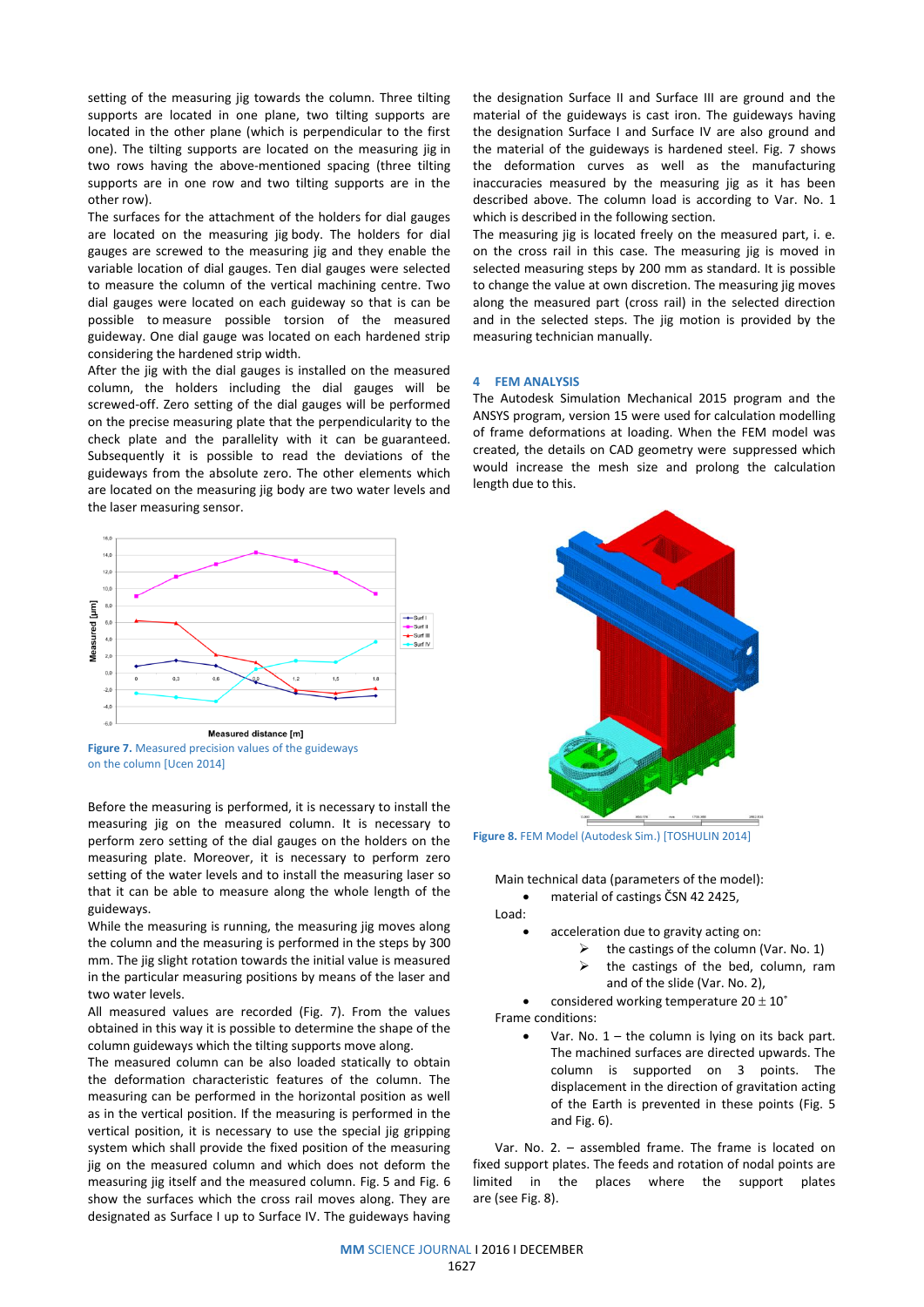The FEM model in the above mentioned variants reflects the actual object – the machine tool shown in Figure 3. The bed is fixed on the floor, zero displacements are expected in relation to the foundation. Note: The foundation is a monolithic concrete block having the dimensions of approx. 3500 x 3000 x 1000mm for this machine. The contact type elements are located between the frame contact surfaces (bed – column). The cross rail is connected with the column along the whole length by the bonded type contact. The prestressed "bold" type elements are specified to transfer forces. The contact elements are located between the contact surfaces. The elements having the defined rigidity are also located between the contact surfaces. The defined rigidity represents the rigidity of bearing packs. The bearing packs (on the actual frame) are located on the machine-tool slide and the slide moves along the cross rail by means of these bearing packs. The volume elements, brick type (20 nodes) and tetrahedron type (10 nodes) have been used there. The difference between Fig. 9 and Fig. 1 is caused due to the fact, that FEM tasks were performed in different FEM programs in different machine-tool development stages.



**Figure 9.** Measured positions –examples (ANSYS) [TOSHULIN 2014]

Fig. 10 shows the total deformation of the machine frame. Fig. 11 shows the situation when only the column has been skeletonized. The edges are marked in the figure where the deformations are drawn in the stated range (see Fig. 9).







**Figure 11.** Plot path edges [TOSHULIN 2014]

Fig. 12 and Fig. 13 are the examples of the deformations at the column of the vertical machining centre found out using the numerical methods (calculation variant No. 2). The break can be seen in the curves which can be found in the connection place between the column and the cross rail. This loading condition has not been measured yet, because the machine had not been assembled at that time, when this paper originated. The first calculation variant can be compared with measuring only with difficulties, because gravitational loading in the model (calculation) conditions causes so big deformations as it could be expected.



**Figure 12.** Example of the plot path – deformations (X-axis and Y-axis in mm units) [TOSHULIN 2014]



**Figure 13.** Plot path (Surface IV), deformations (X-axis and Y-axis in mm) units) [TOSHULIN 2014]

Enclosed Fig. 10 up to 13 represent a very limited selection of the data packet obtained by measuring and FEM calculations. The particular deformation numerical values have not the